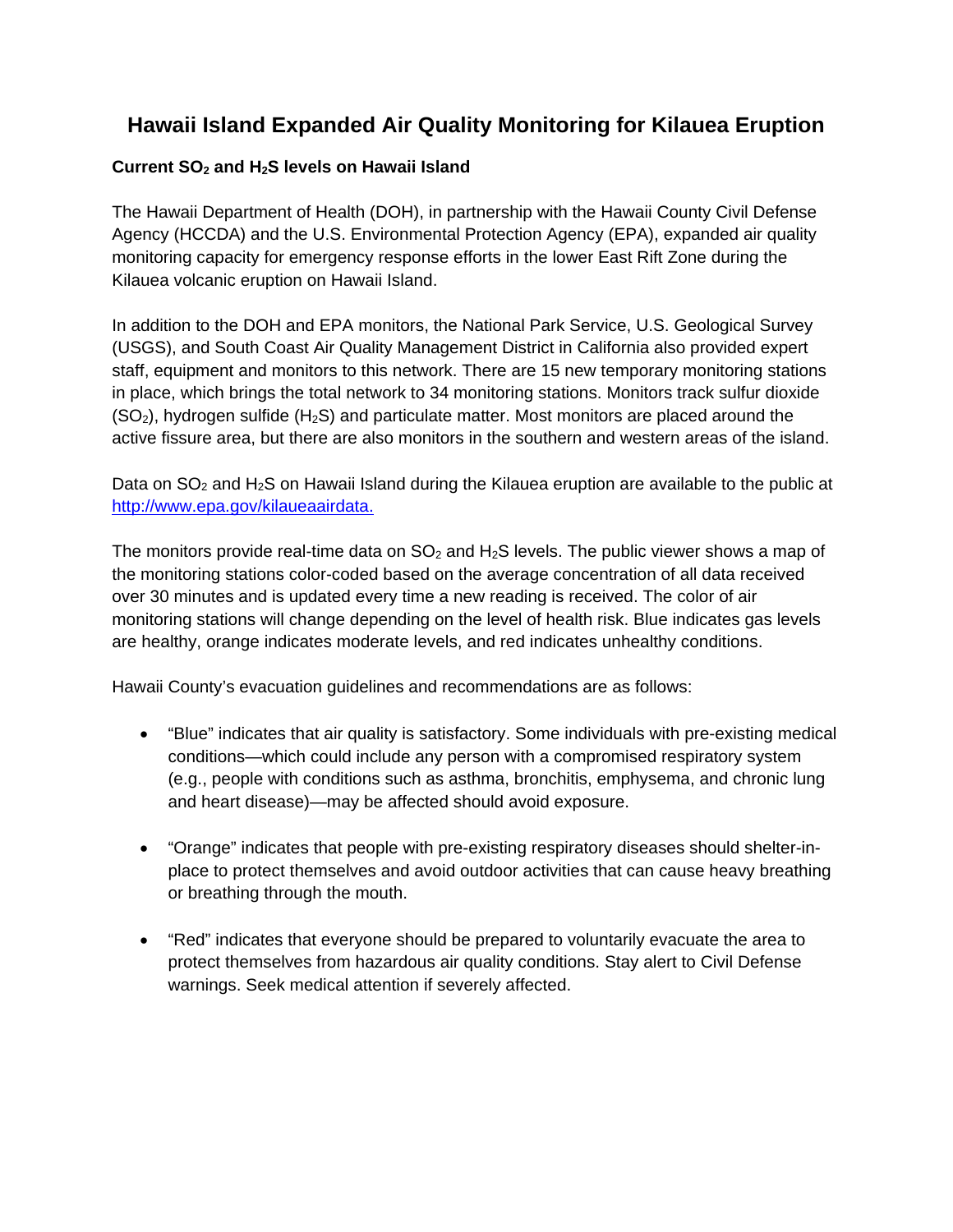

Hawaii County Evacuation Guidance on Hazardous Gas Exposure



| Code        | Color | SO <sub>2</sub> Level (parts<br>per million) - 30<br>min average | H <sub>2</sub> S Level (parts<br>per million) - 30<br>min average | <b>Health Effect</b>                                                                                                                                                                                                                                                                                                             | <b>Public Response</b>                                                                                                                                                                                                                                                                                                                                        |
|-------------|-------|------------------------------------------------------------------|-------------------------------------------------------------------|----------------------------------------------------------------------------------------------------------------------------------------------------------------------------------------------------------------------------------------------------------------------------------------------------------------------------------|---------------------------------------------------------------------------------------------------------------------------------------------------------------------------------------------------------------------------------------------------------------------------------------------------------------------------------------------------------------|
| <b>Blue</b> |       | $0.0 \text{ to } 0.2$                                            | $0.0 \text{ to } 5.6$                                             | • Individuals with pre-existing medical<br>or respiratory conditions may be<br>affected at these levels.<br>• Little or no risk to healthy<br>individuals.                                                                                                                                                                       | • People with breathing difficulties<br>should take action to avoid exposure.<br>• Everyone should be alert for<br>changing conditions.                                                                                                                                                                                                                       |
| Orange      |       | > 0.2<br>to<br>1.0                                               | 0.6<br>to<br>< 7.0                                                | • Individuals with pre-existing medical<br>or respiratory conditions may<br>experience health effects, like<br>wheezing or chest tightness, and<br>should leave the area.<br>• The general public is not expected<br>to be affected in this range.                                                                               | • Individuals with pre-existing medical<br>or respiratory conditions should avoid<br>outdoor activities that cause heavy<br>breathing or breathing through the<br>mouth.<br>• Minimize physical activities.<br>• Take actions to limit exposure by<br>going indoors or leaving the area.<br>• Everyone should be alert for changing<br>conditions.            |
| Red         |       | Above 1.0                                                        | 7.0 or above                                                      | • The general public may experience<br>minor respiratory issues and should<br>be on alert while minimizing<br>exposure.<br>• As concentrations increase.<br>everyone may experience more<br>serious health effects.<br>• Severe effects may include choking<br>or difficulty breathing. May affect<br>entire exposed population. | • Prepare and be alert for Civil<br>Defense warnings regarding possible<br>evacuation.<br>• Take actions necessary to limit<br>further exposure (remain indoors or<br>leave area).<br>• Monitor emergency broadcasts and<br>follow instructions.<br>• Call 9-1-1, Hawaii Poison Center<br>(1-800-222-1222) or seek medical<br>attention if severely affected. |

## **NOTES:**

- Asthmatics & persons with chronic respiratory disease: Always have your medications available.
- Reducing your exertion level so that you can breathe through  $\bullet$ your nose will reduce the amount of hazardous gas that reaches your lungs.
- People experiencing health effects: Contact your doctor as soon as possible if any problems develop, as respiratory conditions might worsen rapidly in heavy sulfur dioxide (SO<sub>2</sub>), hydrogen sulfide (H<sub>2</sub>S) or vog conditions.
- People have different sensitivities to hazardous gas. Use this table to learn how sensitive you are, so that you can develop appropriate measures to protect your health and avoid serious responses.
- Readings are based on 30-minute average. Part per million equals part per billion divided by 1000.
- Susceptible individuals may develop symptoms at or below the warning limits.
- Individuals with pre-existing respiratory conditions such as  $\bullet$ asthma, bronchitis, emphysema, lung or heart disease may be more severely impacted by poor air quality conditions. Note: Some people with mild asthma may not be aware of it. If you have breathing difficulties at low levels of SO<sub>2</sub> or H<sub>2</sub>S, check with your healthcare provider.
- People react differently to hazardous gas exposure some are more sensitive. For many people simply reducing activity levels enough so that they can breathe through the nose will permit them to be outdoors without symptoms.
- Current levels can be monitored at http://www.epa.gov/kilaueaairdata

This is a joint venture and product of the Hawaii County Civil Defense Agency, Hawaii State Department of Health, and the U.S. Environmental Protection Agency in response to the Kilauea volcanic eruptions. Last updated: June 5, 2018.